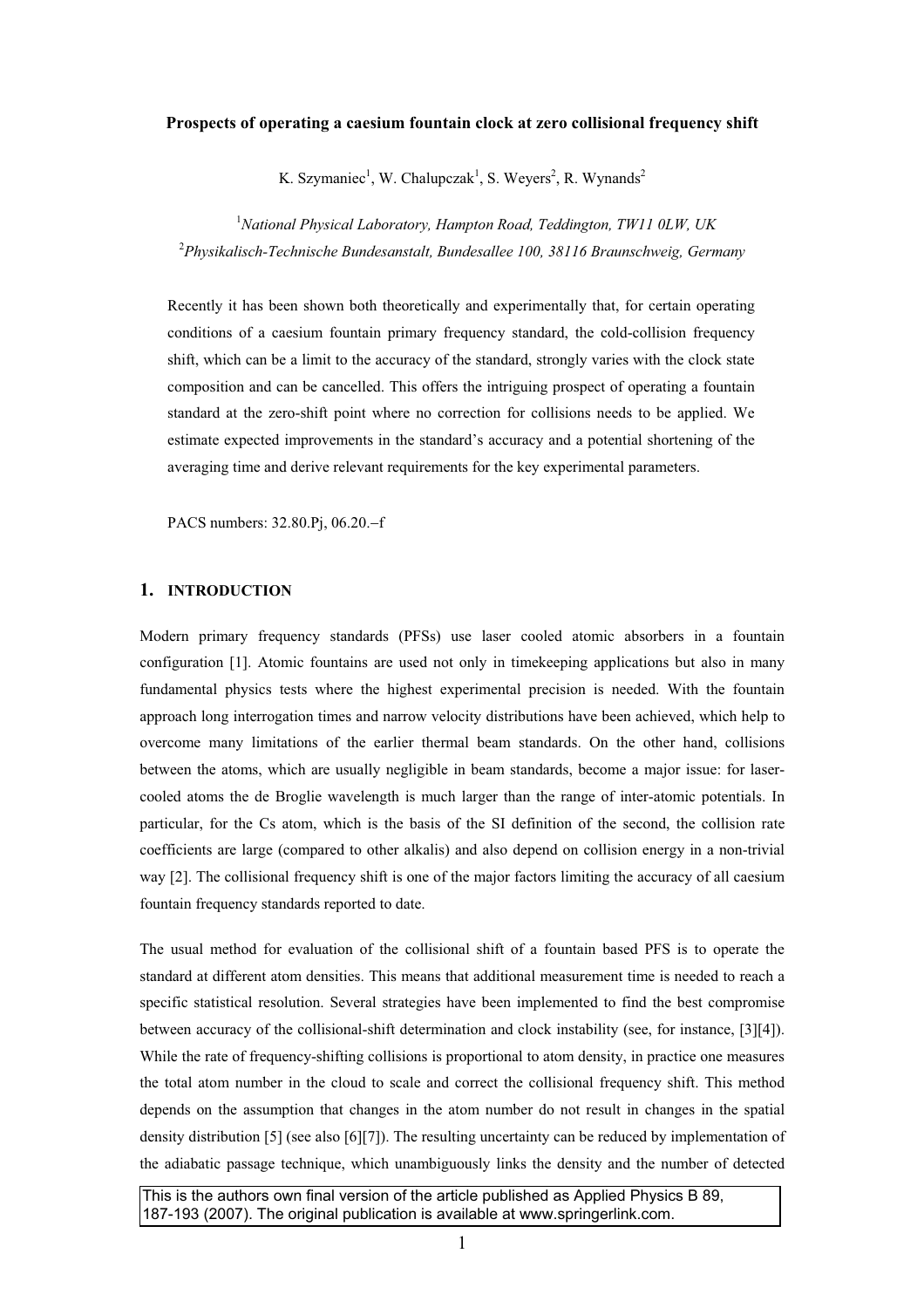atoms [7], or by operating the fountain at very low densities [4]. The preferred solution would be to obviate or cancel the shift.

The possibility of cancellation of the collisional frequency shift has been considered previously [8]. Recently, it has been demonstrated experimentally [9] that there is an operating point for a fountain frequency standard where the collision-induced frequency shift vanishes (Fig. 1). This due to the fact that the collisional shift cross sections for the two clock states in Cs can have opposite signs and comparable absolute values. The experimental observations were supported by theoretical calculations based on precise values of the Cs scattering parameters [10] and a model of the expansion dynamics of the atomic cloud [11]. For a certain range of fountain parameters (specifically, of the initial radius  $\zeta_0$ and temperature  $T_0$  of the atom cloud) the collisional frequency shift varies significantly when the composition of the clock states (set by the first Ramsey interaction) is varied. In particular, the collisional shift can be zero for a certain value of the clock state population ratio. Here, after recalling the idea of operating a fountain at zero collisional shift, we discuss in detail how the cancellation of the shift can shorten the required averaging time and hence improve the effective short-term stability of a fountain standard. Finally, we use the aforementioned model to estimate the residual frequency uncertainty when operating at (nominally) zero collisional shift for a set of realistic fountain parameters.

# **2. VARIABLE COLLISIONAL FREQUENCY SHIFT**

We start with a brief description of an atomic fountain caesium frequency standard (more details can be found in reviews such as [1]). Caesium atoms from a background vapour or a thermal beam are collected in a magneto-optical trap (MOT) or optical molasses. A cloud of about  $10<sup>7</sup>$ -10<sup>8</sup> atoms is formed, which has an approximately Gaussian distribution of density and atomic velocities. In the case of a MOT, the initial size ( $e^{-1/2}$  radius) is typically  $\zeta_0 \le 1$  mm; in the case of a molasses the cloud is larger ( $\zeta_0$  = 3-5 mm). The collection phase typically lasts up to about 0.5 s. Then the atoms are accelerated in a moving molasses and launched to an apogee some 80 cm above the cooling region. During the cooling and launching process the Cs atoms are optically pumped to the  $|F = 4\rangle$  ground sublevel; afterwards atoms in  $|F = 4$ ,  $m_F = 0$  are selected and transferred to  $|3, 0 \rangle$  by a microwave pulse and those in  $|F = 4$ ,  $m_F \neq 0$  are removed by radiation pressure exerted by a laser pulse. The interrogation of the ground state hyperfine (clock) transition is performed using the Ramsey technique of separated fields. During the ballistic flight the atoms pass twice (on the way up and down) through a resonant microwave cavity installed approximately 30-40 cm below the apogee. After the second microwave interaction the relative populations of the  $\vert F = 3 \rangle$  and  $\vert F = 4 \rangle$  states are detected by laserinduced fluorescence, from which the transition probability is calculated. The number of detected atoms and their temperature can be extracted from this time-of-flight fluorescence signal. The observed Ramsey interference fringes typically have a full-width at half-maximum of  $\Delta v \le 1$  Hz, determined by the flight time between the two passages through the cavity The contrast of the fringes can be almost 100% when the field amplitude in the cavity is adjusted such that during each passage the atoms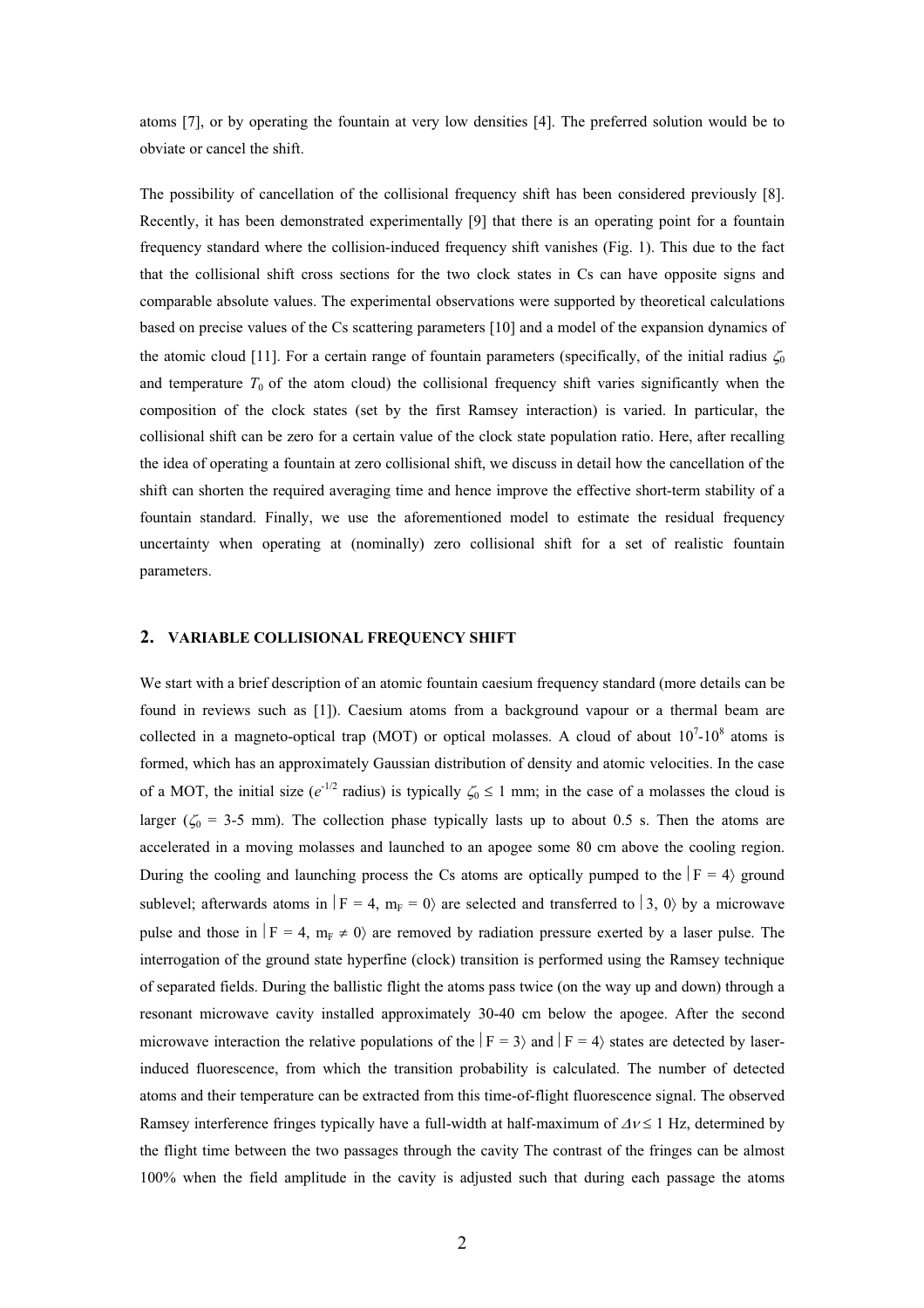experience a microwave pulse with an area (time-integrated Rabi frequency) of  $\pi/2$ . This corresponds to an equal weight of states  $|3,0\rangle$  and  $|4,0\rangle$  in the coherent superposition state prepared during the first Ramsey interaction.

In order to measure the frequency of the clock transition, the difference between the frequency  $\nu$  of the local oscillator (LO) and the centre of the central Ramsey fringe  $v_R$  is detected. In each fountain cycle the microwave frequency in the Ramsey cavity is toggled between  $v + \Delta v/2$  and  $v - \Delta v/2$ . Thus the  $|3,0\rangle \rightarrow |4,0\rangle$  transition probabilities are measured on either side of the central fringe and the difference  $V - V_R$  is calculated from the imbalance in the measured probabilities.

The cold collisional frequency shift  $\Delta \omega(E, t)$  is due to binary collisions at an instant *t* between the two Ramsey interactions. The shift depends on the collision energy  $E = \frac{\mu}{2} (\mathbf{v}_1 - \mathbf{v}_2)^2$ ;  $\mu$  is the reduced mass and  $\mathbf{v}_1$  and  $\mathbf{v}_2$  are the velocities of the colliding atoms. It can be written

$$
\Delta\omega(E,t) = \frac{1}{N} \langle \left[ \lambda_{30}(E,t) \rho_{30} + \lambda_{40}(E,t) \rho_{40} \right] n(\mathbf{x}, \mathbf{v}_1, t) n(\mathbf{x}, \mathbf{v}_2, t) \rangle \tag{1}
$$

where  $\langle \rangle$  denotes integration over spatial (**x**) and velocity coordinates,  $N = \langle n(\mathbf{x}, \mathbf{v}, t) \rangle$  is the total number of atoms,  $n(\mathbf{x}, \mathbf{v}, t)$  is the density distribution of the cloud,  $\lambda_{30}$  ( $\lambda_{40}$ ) and  $\rho_{30}$  ( $\rho_{40}$ ) are the collision rate coefficient and the fractional population for the clock state  $|3, 0\rangle$  ( $|4, 0\rangle$ ). It is assumed that  $|m_F \neq 0\rangle$  states are not populated and that  $\rho_{30} + \rho_{40} = 1$ . To find the collisional clock shift observed in the experiment the expression (1) has to be averaged over the time between the two Ramsey interactions. The shift varies linearly with the clock state composition parameterised, for example, by the  $\rho_{40}$  population. For collision energies  $E/k_B < 0.16$   $\mu$ K the collision rate coefficients  $\lambda_{30}$  and  $\lambda_{40}$ differ in sign [9]. Such low temperatures are easily reached in the atom cloud launched in a fountain: as a result of position-velocity correlations, which build up in a ballistically expanding cloud of atoms [12][13], the effective collisional energy steadily decreases during its flight. Under suitable conditions it is possible to choose  $\rho_{40} = \rho_{40}^{(C)}$  (via an adjustment of the microwave power in the Ramsey cavity) such that the overall accumulated collisional shift is zero (Fig. 1) [9].

The exact value of the zero-shift point  $\rho_{40}^{(C)}$  depends on the initial parameters of the atom cloud,  $\zeta_0$  and  $T_0$ , as well as on the timing of the Ramsey interactions [9]. For example, for  $T_0 = 1 \mu K$  and a cloud size  $\zeta_0$  >1 mm, the collisional shift remains negative for all  $\rho_{40}$ , excluding the possibility of cancellation. However, the typical size of a cloud of up to  $10^8$  atoms released from a MOT is about 0.5-0.7 mm and the expected  $\rho_{40}^{(C)} = 0.3 - 0.4$ .

To evaluate the collisional frequency shift experimentally, a fountain is normally operated at two or more different atomic densities and the respective frequencies are measured against a stable reference (e.g., a hydrogen maser). The atom number (and density) is varied by, for example, varying the amplitude of the selecting microwave pulse. The evaluation of the collisional shift with an uncertainty below  $10^{-15}$  may require averaging over about a day. Because the maser reference stability over this period may be poorer than the required resolution, it is convenient to alternate between atomic densities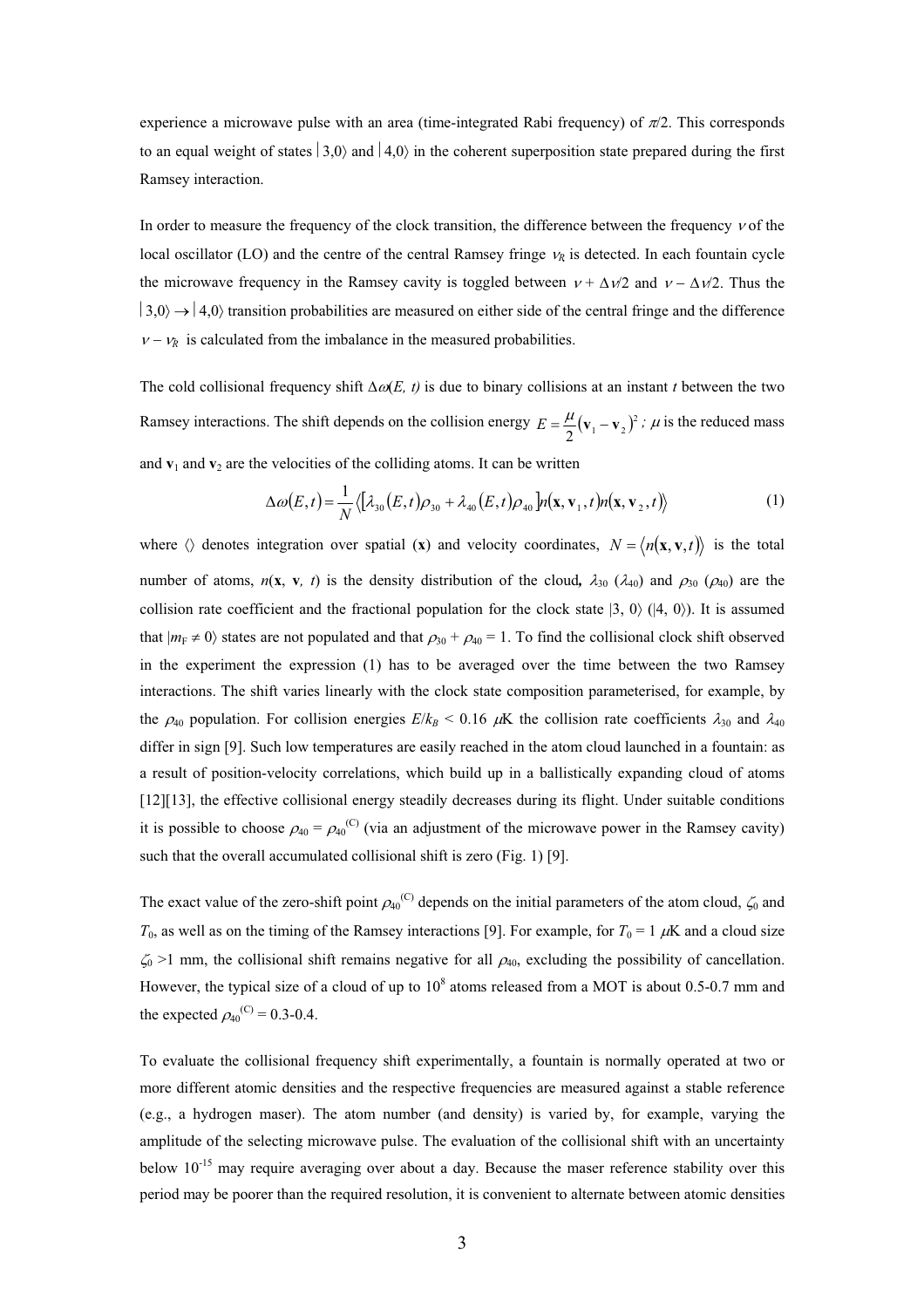more frequently and to collect two separate sets of data, interlaced in time. The maser instabilities and any other common-mode frequency shifts are then rejected when calculating the frequency difference between the two sets of data.

# **3. OPERATION AT THE ZERO COLLISIONAL SHIFT POINT**

The fractional clock state populations are set by the first interaction in the Ramsey cavity according to:

$$
\rho_{40} = 1 - \rho_{30} = [\sin(x\pi/2)]^2 \tag{2}
$$

where  $x$  is a measure of the microwave field amplitude in the cavity (for a given Ramsey interaction time);  $x = 0.5$  corresponds to  $\pi/2$  pulses optimising the Ramsey fringe contrast in an idealized fountain. Although operating a fountain at  $x \neq 0.5$  reduces the fringe contrast and therefore the signal-to-noise ratio, this effect can be minimised by applying *x* = 0.5 in the second interaction in the Ramsey cavity. It can be shown that in this case the contrast will be reduced to  $2p^{1/2}/(1 + p)$ , where *p* is the population ratio  $\rho_{40}/\rho_{30}$  = [tan( $x\pi/2$ )]<sup>2</sup> [8]. For example, for  $\rho_{40}$  = 0.4 ( $x$  = 0.44) the contrast is reduced to 98% and even for  $\rho_{40} = 0.3$  ( $x = 0.37$ ) only to 92%. Such minor losses of fringe contrast are outweighed by the potential gain in effective short-term stability following from the fact that the fountain PFS can be operated full-time under near-optimum operating conditions, without the need for auxiliary runs to take into account the collisional shift.

Let us consider a fountain operated alternately at high (optimum) and low densities  $n_H$  and  $n_L$  in order to determine the collisional-shift correction by extrapolating the frequency to zero density;  $n_H/n_L = \kappa$ 1. For simplicity we assume that  $\kappa$  is known accurately. Possible inaccuracies of  $\kappa$  (not more than a few per cent) do not affect the predictions presented here (see also Ref. [3]). The measured frequencies are  $V_H$  and  $V_L$ , and the extrapolated frequency  $V_0$  is given by

$$
v_0 = \left(\kappa v_L - v_H\right) / \left(\kappa - 1\right). \tag{3}
$$

The Allan deviation  $\sigma_{\text{eff}}$  of  $v_0$  is

$$
(\kappa - 1)\sigma_{\rm eff}(2\tau) = \sqrt{\kappa^2 \sigma_L^2(\tau) + \sigma_H^2(\tau)},
$$
\n(4)

where  $\sigma_L$  and  $\sigma_H$  are the Allan deviations for the fountain operating at low and high density, respectively, and  $\tau$  is the averaging time for a single density (thus  $\sigma_{\text{eff}}$  is determined every  $2\tau$ ). When the noise is dominated by the LO and the fountain cycle time  $T_c$  is kept unchanged between high and low density operation,  $\sigma_L \approx \sigma_H$  and, for  $\kappa = 2$ ,

$$
\sigma_{\rm eff}(\tau) = \sqrt{2}\sigma_{\rm eff}(2\tau) = \sqrt{10}\sigma_H(\tau). \tag{5}
$$

In the other limiting case, in which quantum projection noise (QPN) is dominant, the Allan standard deviation is inversely proportional to the square root of the detected atom number [14], thus  $\sigma_{\iota} = \sqrt{\kappa} \sigma_{\iota\iota}$  holds. Again, for  $\kappa = 2$  and  $T_c$  unchanged:

$$
\sigma_{\text{eff}}(\tau) = \sqrt{18}\sigma_H(\tau). \tag{6}
$$

In contrast, for operation at the zero-shift point (without extrapolation) the fountain could be run at optimum density  $n_H$  all the time, giving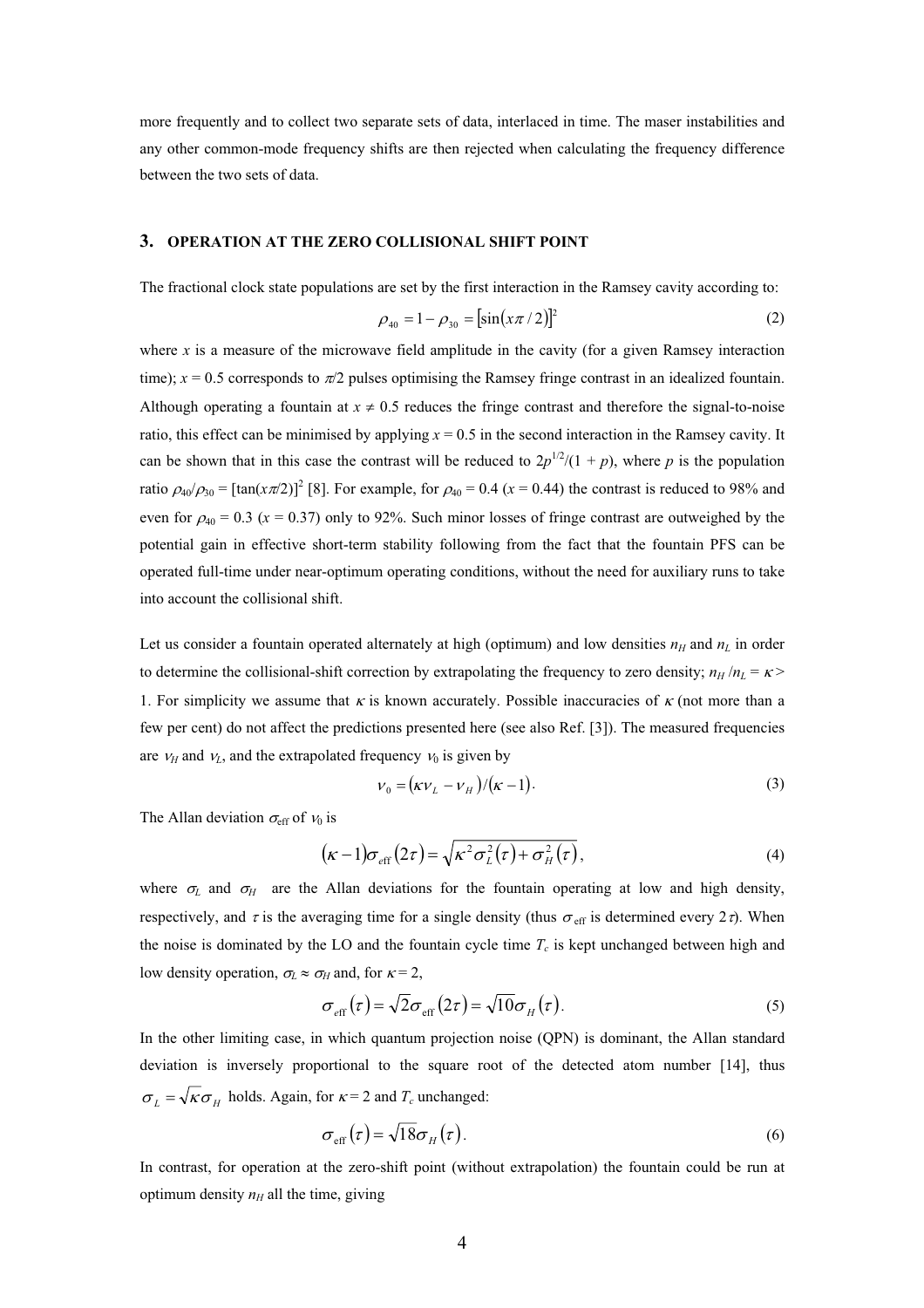$$
\sigma_{\rm eff}(\tau) = \sigma_H(\tau). \tag{7}
$$

The single Allan deviations for white frequency noise are proportional to  $\tau^{-1/2}$ , consequently, without density correction the measurement time to reach a specified statistical uncertainty  $\sigma_{\text{eff}}(\tau)$  is reduced by a factor of 10 or 18 with respect to the cases of Eqs. (5) and (6). Additional time is needed beforehand to determine the zero shift point  $\rho_{40}^{(C)}$ . In principle, this time could also be factored into  $\sigma_{\text{eff}}(\tau)$ ; since this would, however, make the effective stability dependent on the number of frequency points to be measured we opt here to treat that time separately (see Section IV below).

We point out here that the value of the collisional shift correction might be affected by factors other than the atomic density (or the detected atom number). In section IV B we discuss quantitatively the sensitivity of the collisional shift to launch parameters  $(\zeta_0, T_0)$ , initial velocity) and the field amplitude in the Ramsey cavity. In view of this discussion, a continually performed extrapolation to zero density appears as an adequate practice in operating a MOT based fountain when the required long stability of the relevant parameters cannot be assured.

It has been suggested [15] that for the operation at the zero-shift point the atom density could still be alternated between  $n_H$  and  $n_L$ . A resulting differential measurement  $v_H - v_L$  (nominally zero) could then provide a verification of the long-term stability of the fountain parameters relevant to the stability of the cancellation point (see section IV B). The frequencies  $v_H$  and  $v_L$  would be averaged in this case (rather than extrapolated), not causing any significant reduction in the effective stability, as long as  $\sigma_l$  $\approx \sigma_{\rm H}$  holds.

Let us note that a reduction in averaging time can also be achieved for non-zero shift operation (e.g. the usual  $\rho_{40} = 0.5$ ) if the key requirement of the long-term stability of the fountain parameters is fulfilled. A one-to-one relation between the collisional shift and the detection signal needs to be established (instead of the  $\rho_{40}^{(C)}$  determination) and then used during the frequency measurement to apply the correction [6]. A disadvantage compared to the zero-shift operation is a systematic error due to an inaccuracy of that relation. Also the short-term stability is affected by fluctuations in the atomic density/atom number.

As the collisional shift cancellation can only be observed if the initial cloud size  $\zeta_0$  < 1 mm (for temperatures  $T_0 \approx 1 \mu K$ ), for operation at zero collisional shift the maximum atom number in the MOT cloud cannot exceed approximately 10<sup>8</sup> [16], of which number about 10% end up in the  $|3,0\rangle$  state after state selection. Assuming that 20% of the selected atoms are detected after the Ramsey interaction, with a 1 Hz fringe width and a cycle time of 1 s, the corresponding short-term stability is  $\sigma_H = 0.3 \times 10^{-1}$  $13(\tau/s)^{-1/2}$  if limited by QPN. In many cases, however, where the PFS uses a room temperature dielectric oscillator as a LO, the short-term stability is limited at about  $\sigma_H = 10^{-13} \tau^{1/2}$  ( $\sigma_0 = 3.2 \times 10^{-13} \tau^{1/2}$ ) due to an aliasing effect (the so called Dick effect) [17] and very large atom numbers (large  $\zeta_0$ ) are not needed. For example, with a state-of-the-art BVA crystal [18] as LO, increasing the atom number in the MOT above  $2 \times 10^7$  (about  $2 \times 10^6$  atoms selected in  $m_F = 0$ ) has very little effect on the short-term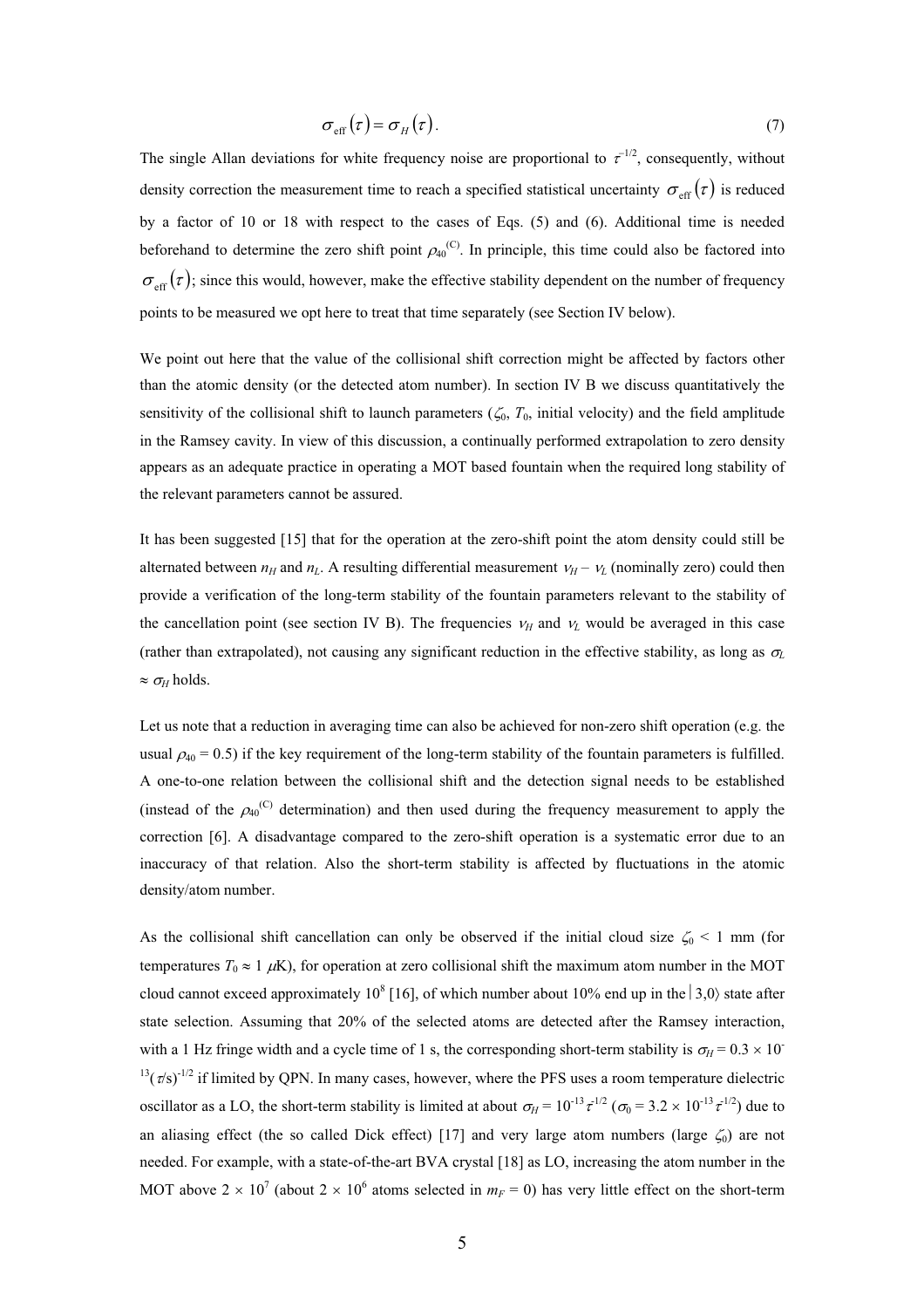stability. Note that the short-term stability of a PFS quoted in the literature often refers to  $\sigma_H$  rather than to  $\sigma_{\text{eff}}$ , which may be larger by a significant factor (Eqs. 5 and 6). In that sense the shortening of the averaging time discussed here originates from a reduction of the effective short-term stability  $\sigma_{\text{eff}}$ (Eq. 7).

## **4. ACCURACY OF THE COLLISIONAL SHIFT EVALUATION**

If a fountain operates at the compensated fractional population  $\rho_{40}^{(C)}$ , the collisional frequency shift is nominally zero. However, there are two groups of factors contributing to the uncertainty of the collisional shift: the accuracy of the initial determination of  $\rho_{40}^{(C)}$  and the stability of its realisation during the fountain operation period. Using the theoretical model presented in Refs. [9][11] we have analysed those factors in detail, aiming to estimate an uncertainty related to a residual collisional shift in a fountain operating at the zero-shift point. Unless stated otherwise, in the numerical examples following here we consider a fountain with  $2 \times 10^7$  atoms collected in a MOT (2  $\times$  10<sup>6</sup> atoms selectively transferred to  $|3, 0\rangle$  and  $4 \times 10^5$  detected) and of a short-term stability limited by LO noise at  $\sigma_H = \sigma_L = 10^{-13}$  (1 s). We further assume  $T_0 = 1.5 \mu K$ ,  $\zeta_0 = 0.55 \text{ mm}$ , launch height of 31 cm above the Ramsey cavity, which itself is positioned 54 cm above the MOT (as in the NPL fountain standard NPL-CsF1 [19]).

## **4.1. Accuracy of the zero-shift point determination**

First we calculate the variable collisional shift as a function of  $\rho_{40}$  for the parameters specified above. For the zero-shift point we obtain  $\rho_{40}^{(C)} = 0.4$ . In order to keep the residual collisional shift small (< 4  $\times$  $10^{-16}$ ),  $\rho_{40}^{(C)}$  has to be determined with 2% accuracy. While the theoretical model reproduces the experimental data well [9], the accuracy of the  $\rho_{40}^{(C)}$  prediction is limited by the uncertainties in  $T_0$  and  $\zeta_0$ . Therefore in practice  $\rho_{40}^{(C)}$  has to be found experimentally. Moreover, the experimental determination may need to be repeated periodically owing to possible instabilities of the parameters affecting  $\rho_{40}^{(C)}$ .

In principle, in order to find  $\rho_{40}^{(C)}$  one needs to obtain two points on the shift-versus- $\rho_{40}$  plot (Fig. 1). One method, which minimizes the measurement time, is to measure the collisional clock shift  $s_1$  at one point and to extrapolate to zero using the slope

$$
m = \frac{\Delta s}{\rho_{40}^{(2)} - \rho_{40}^{(1)}}\tag{8}
$$

of the linear dependence. The differential collisional shift  $\Delta s$  can be evaluated at low density, keeping in mind that  $\sigma_L = \sigma_H$  in the LO noise limited case treated as an example here. The collisional clock shift is then

$$
s_1 = v_L - v_0 = (v_H - v_L)/(\kappa - 1),
$$
\n(9)

with  $v_0$  as in Eq. (3). For simplicity we will consider  $\kappa = 2$  in the following.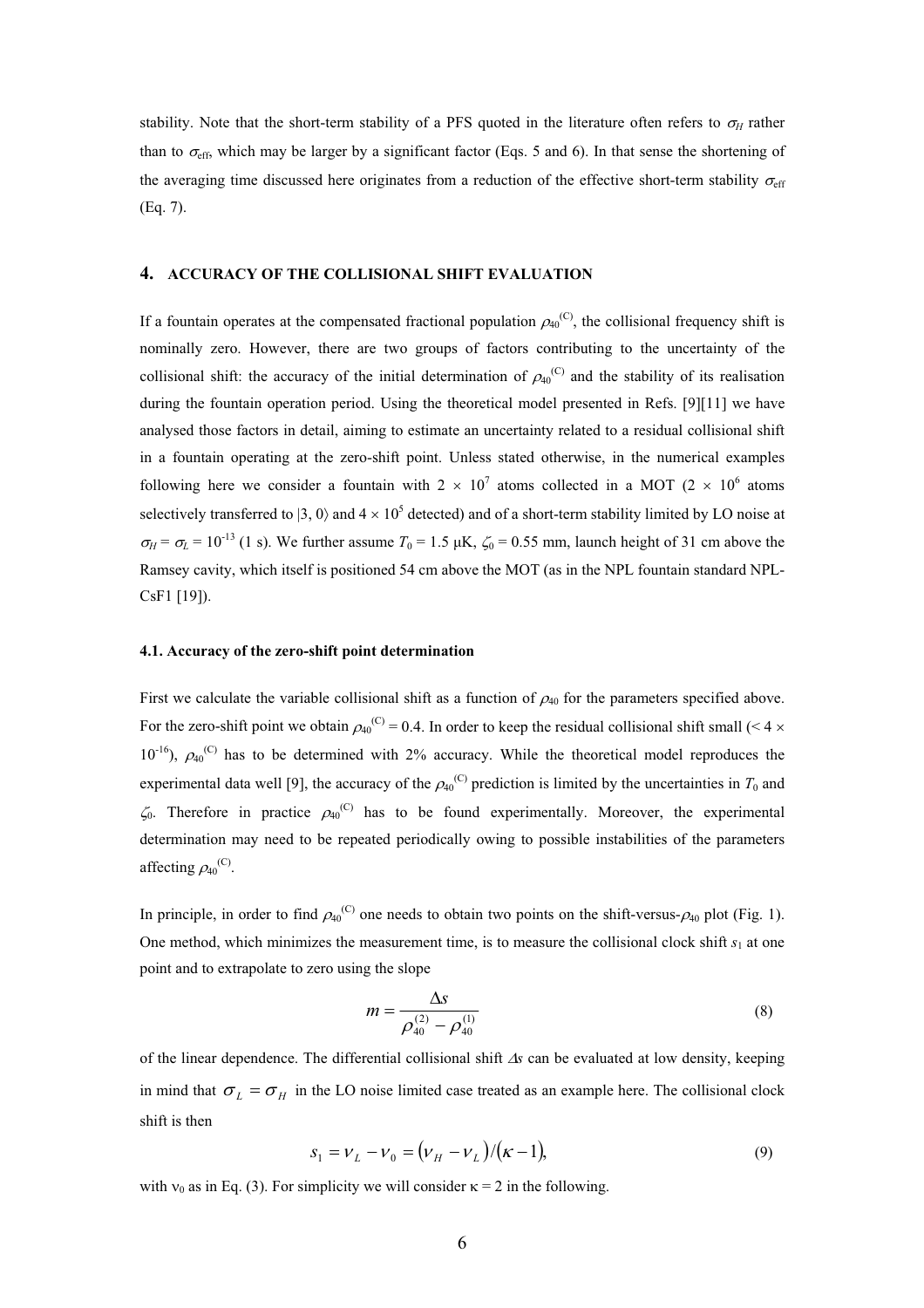The zero-shift point is given by

$$
\rho_{40}^{(C)} = \rho_{40}^{(1)} - \frac{s_1}{m} \,. \tag{10}
$$

Experimentally, one needs to perform only three frequency measurements against a stable reference, possibly interlaced in time for common mode noise rejection: at  $\rho_{40}^{(1)}$  with high atomic density, at  $\rho_{40}^{(1)}$  with low density and at  $\rho_{40}^{(2)}$  with low density.

The residual clock shift  $u_{\text{coll}}$  (deviation from zero shift) related to an inaccurate determination of the zero-shift point  $\rho_{40}^{(C)}$  (with uncertainty  $u_{\rho}$ ) is given by:  $\rho_{40}^{(C)}$  (with uncertainty  $u_{\rho_c}$ 

$$
u_{\text{coll}} = m u_{\rho_c} \,. \tag{11}
$$

The values of  $\rho_{40}^{(1)}$  and  $\rho_{40}^{(2)}$  can be known sufficiently accurately that  $u_{\rho_c}$  (obtained from Eq. (10)) is dominated by the clock shift uncertainties  $u_{s_1}$  and  $u_{\Delta s}$ :

$$
u_{\text{coll}} = \sqrt{u_{s_1}^2 + \left(\frac{s_1}{\Delta s}\right)^2 u_{\Delta s}^2} \tag{12}
$$

It is advantageous to choose  $\rho_{40}^{(1)}$  in the vicinity of the expected  $\rho_{40}^{(C)}$  value and  $\rho_{40}^{(2)}$  so that *s*  $\rho_{40}^{(C)}$  value and  $\rho_{40}^{(2)}$  so that  $s_1 \ll$  $\Delta s$ . If  $u_{s_1}$  and  $u_{\Delta s}$  are comparable, the residual collisional clock shift is then approximately  $u_{\text{coll}} \approx u_{s_1}$ . In addition, any possible systematic error of *s* 1 due to nonlinearities in the dependence between the density and the detected atom number would be negligible as  $s_1$  itself should be less than 10<sup>-5</sup> Hz. For the example considered in this section,

$$
u_{\text{coll}}(3\tau) = \sqrt{\left(\frac{\sigma_L(\tau)}{\beta}\right)^2 + \left(\frac{\sigma_H(\tau)}{\beta}\right)^2} = \frac{\sqrt{2}}{\beta}\sigma_H(\tau)
$$
(13)

and

$$
u_{\text{coll}}(\tau) = \sqrt{3} \cdot u_{\text{coll}}(3\tau) = \frac{\sqrt{6}}{\beta} \sigma_H(\tau), \qquad (14)
$$

where  $\tau$  is the averaging time required to achieve a given level of  $u_{\text{coll}}$ ,  $\beta$  describes the reduction of the Ramsey fringe contrast (here  $\beta$  = 0.98), and the factor  $\sqrt{3}$  accounts for the three interlaced measurements, at  $\rho_{40}^{(1)}$  ( $n_L$  and  $n_H$ ) and at  $\rho_{40}^{(2)}$ , required to find  $s_1$  and  $\Delta s$ .

The averaging time required to achieve  $u_{\text{coll}} \leq 10^{-15}$  ( $\rho_{40}^{(C)}$  determination time) is approximately  $\tau_{\text{determin}} \approx 17$  hours (or 2.7 days for  $u_{\text{coll}} \leq 5 \times 10^{-16}$ ). After the initial determination of  $\rho_{40}^{(C)}$ , the  $\rho_{\scriptscriptstyle 40}^{\scriptscriptstyle (C)}$ fountain is expected to be operated without extrapolation of the collisional shift, providing a number of  $\rho_{\scriptscriptstyle 40}^{\scriptscriptstyle (C)}$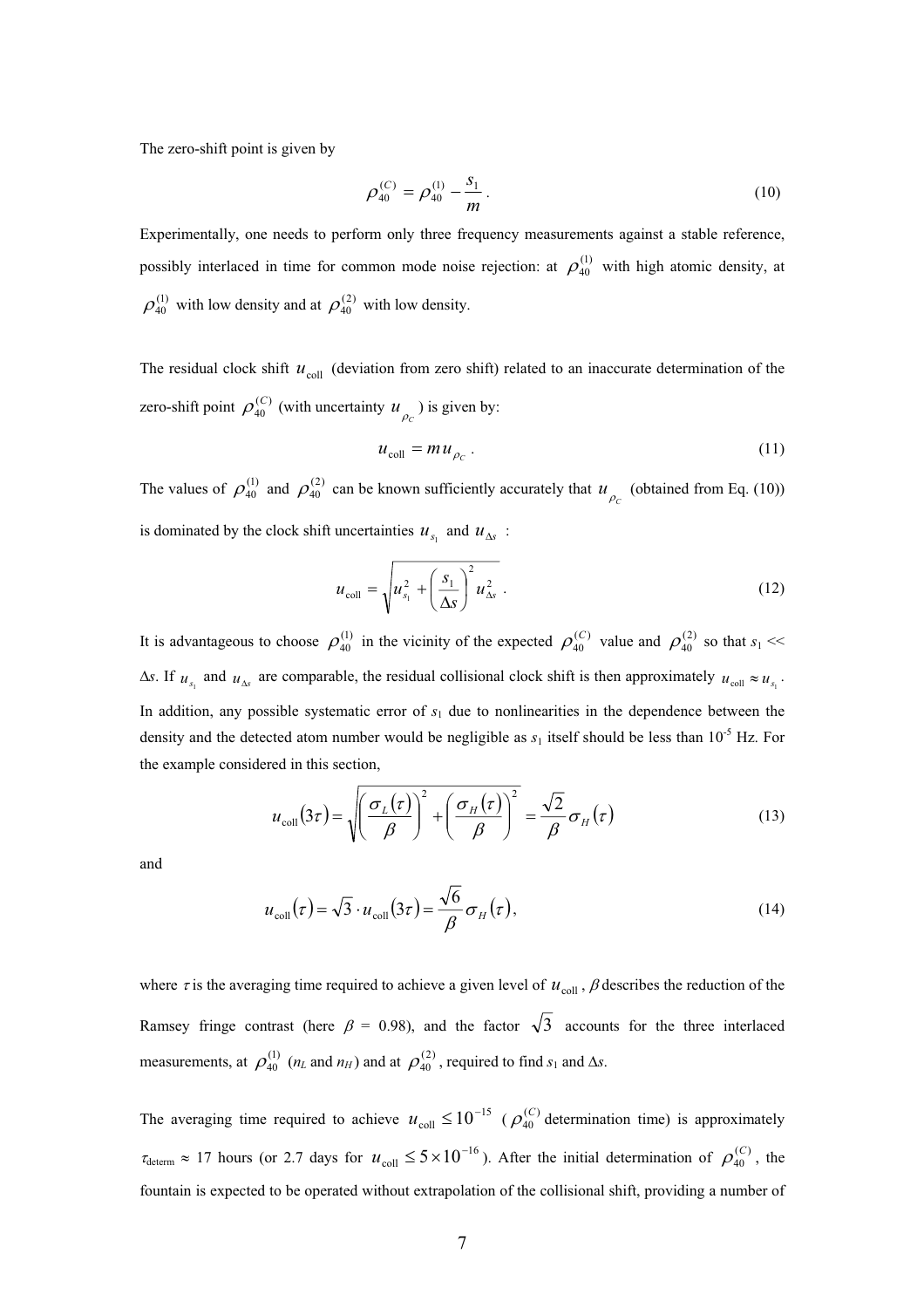accurate frequency measurements over a period  $\tau_{\text{oper}}$ , before the next determination of  $\rho_{40}^{(C)}$  is required. The anticipated shortening of the averaging time in individual frequency measurements will only be realised if the determination of  $\rho_{40}^{(C)}$  remains valid for  $\tau_c$  $\rho_{\scriptscriptstyle 40}^{\scriptscriptstyle (C}$  $\rho_{40}^{(C)}$  remains valid for  $\tau_{\text{oper}} \gg \tau_{\text{determin}}$ . In our example,  $\tau_{\text{oper}}$ would have to exceed several days or weeks, depending on the target residual statistical uncertainty  $u_0$ .

To measure *p* frequency points with the fountain clock to an uncertainty  $u_0$  each (assuming white noise only) would therefore take the time

$$
\tau_{\text{zero}} = \left(\frac{6}{\beta^2} + p\right) \times \frac{\sigma_H^2(\text{ls})}{u_0^2} \text{s}
$$
\n(15)

in the case of operation at the zero-shift point and

$$
\tau_{\text{extrapol}} = 10p \times \frac{\sigma_H^2(\text{ls})}{u_0^2} \text{s}
$$
\n(16)

in the standard case of extrapolation to zero density. Even for  $p = 1$ , operation at the zero-shift condition is faster, with the advantage approaching an order of magnitude in time.

Let us add a remark about an alternative way of doing the density extrapolation, up to now the standard procedure employed in PTB-CSF1 [6]. Before and/or after each longer measurement period (typically  $p > 15$ ) the fountain is run for several days with regularly alternating operation at high and low densities. From these additional runs the slope factor relating collisional shift and detected atom number is determined. This slope is then used off-line to correct all of the *p* points measured during the main campaign. This would result in (typically)

$$
\tau_{\text{offline}} = (10 + p) \times \frac{\sigma_H^2 \text{ (ls)}}{u_0^2} \text{ s},\tag{17}
$$

where the "10" above is the same as in Eqs. (5) and (16). The difference to Eq. (15) appears relatively small but it should be borne in mind that the correction that has to be applied is rather large, so the demands on the stability of the experimental parameters are higher than for operation at the zero-shift point.

#### **4.2. Stability of the zero-shift point realisation**

As already indicated, the evolution of the effective collision energies in an expanding cloud (and hence the average clock shift) depends on the initial parameters  $\zeta_0$  and  $T_0$ . Therefore, the instability of these parameters over  $\tau_{\text{oper}}$  will limit the stability of  $\rho_{40}^{(C)}$ . Fig. 3 shows average clock shifts calculated as a function of the initial cloud size for three initial temperatures. From the slope of the 1.5  $\mu$ K curve (black solid line) we find that a 3% drift in the cloud size around  $\zeta_0 = 0.55$  mm results in a clock-shift variation of  $4 \times 10^{-16}$ . Experimentally, the fluctuations and long-term drift in  $\zeta_0$  can easily be monitored during fountain operation. In Fig. 4 we show the Allan deviation of  $\zeta_0$ , illustrating its short-term stability. For averaging times longer than 10-20 s the values are about 1% and almost constant, which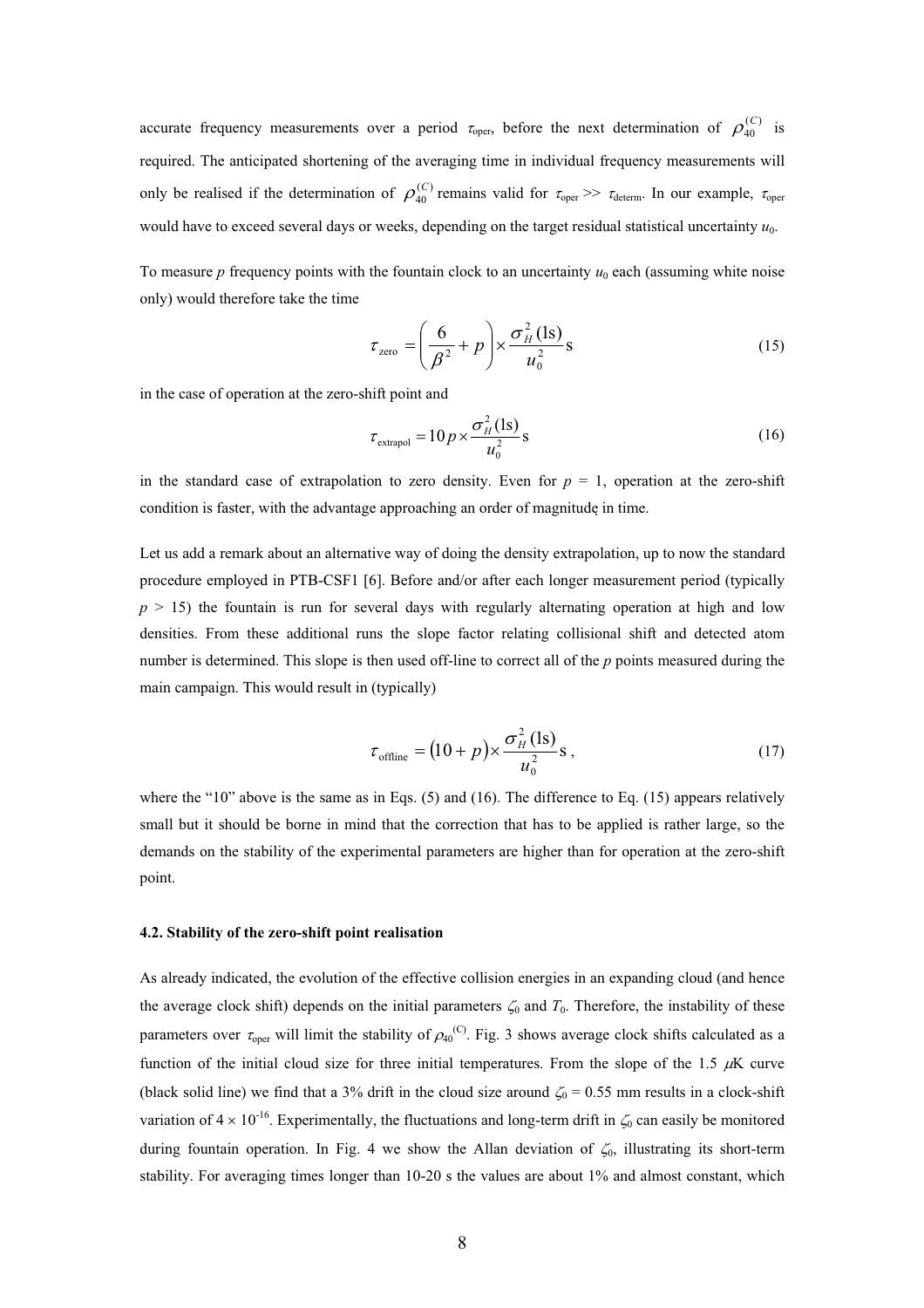indicates that a 1/*f* noise process is dominant. Currently we do not have enough data for a direct demonstration of the long-term stability of  $\zeta_0$ . Indirectly, the long-term stability can be inferred from the inset of Fig. 1, indicating that the residual clock shift can remain in the  $10^{-16}$  range for many months. Furthermore, it is possible to introduce a number of improvements in the experimental set-up (e.g. magnetic shielding of the trapping region, active stabilisation of amplitude and polarisation of the cooling beams) in order to reduce the fluctuations of  $\zeta_0$ .

The sensitivity of the clock shift to fluctuations of  $T_0$  is presented in Fig. 5. For various  $\zeta_0$  we calculate the corresponding  $\rho_{40}^{(C)}$  values. For each  $\zeta_0$  we then calculated the expected residual clock shifts due to a 10% change of  $T_0$  (0.15  $\mu$ K). The 10% value is a conservative estimate of the temperature fluctuations in a fountain experiment. We also note that there is some correlation between changes in  $\zeta_0$ and the clock shift sensitivity to changes in temperature (Fig. 3). Taking this into account we obtain a residual shift smaller than  $10^{-16}$ , if  $T_0$  is stable to 10% (and  $\zeta_0$  to 3%).

Our theoretical model also allows us to search for the bounds of the collisional shift variations due to instability of the microwave field amplitude in the Ramsey cavity, which defines the fractional population  $\rho_{40}$ . In order to keep the shift uncertainty at 10<sup>-16</sup> or less,  $\rho_{40}$  must be stable to 1% or better and the microwave field amplitude (parameter  $x$ ) to 0.6%. While a microwave source output can achieve such stability, the coupling efficiency of the microwaves to the cavity also depends on the cavity detuning. For example, for a cavity  $Q$ -value of  $10^4$  the 0.6% stability in *x* requires the tuning to be stable within 60 kHz if the cavity is tuned to the atomic resonance. This is equivalent to a cavity temperature stability of about 0.3 K, well within the range of a simple temperature servo.

As mentioned in section II, the collisional shift observed in the experiment is the time average of the instantaneous shift between the instants of the two Ramsey interactions. In Fig. 6 we have shown the effective instantaneous shift, weighted by the decreasing atom number density, as a function of flight time. Any variation in the launch height (i.e. the averaging period for the instantaneous collisional shift) would result in a variation of the observed overall collisional shift. This effect is shown in Fig. 7. We find that such variations would be of the order of  $0.5 \times 10^{-16}$  if the launch height were stable to 2 mm (inset of Fig. 7). By measuring the time-of-flight to the detection region one can monitor possible fluctuations of the launch height and the required stability is normally achieved in the experiment.

We stress that if a MOT based fountain is to be operated without the continuous extrapolation to zero density, either at the zero-shift point or at any other value of  $\rho_{40}$ , it is necessary to analyse and maintain the required stability of the relevant parameters over the measurement period.

The accuracy of the collisional shift evaluation for a fountain operating at  $x \neq 0.5$  (required for  $\rho_{40}$  =  $\rho_{40}^{(C)}$ ), might be affected by the effect of cavity pulling, which also causes a frequency shift proportional to the number of atoms (first-order effect) [20][21]. We estimate that in the case discussed above ( $2 \times 10^6$  atoms in a cavity tuned to resonance) this effect is small ( $\le 10^{-16}$ ). Also the second-order pulling effect, independent of the atom number [22], is negligible despite operating at  $x \neq 0.5$ .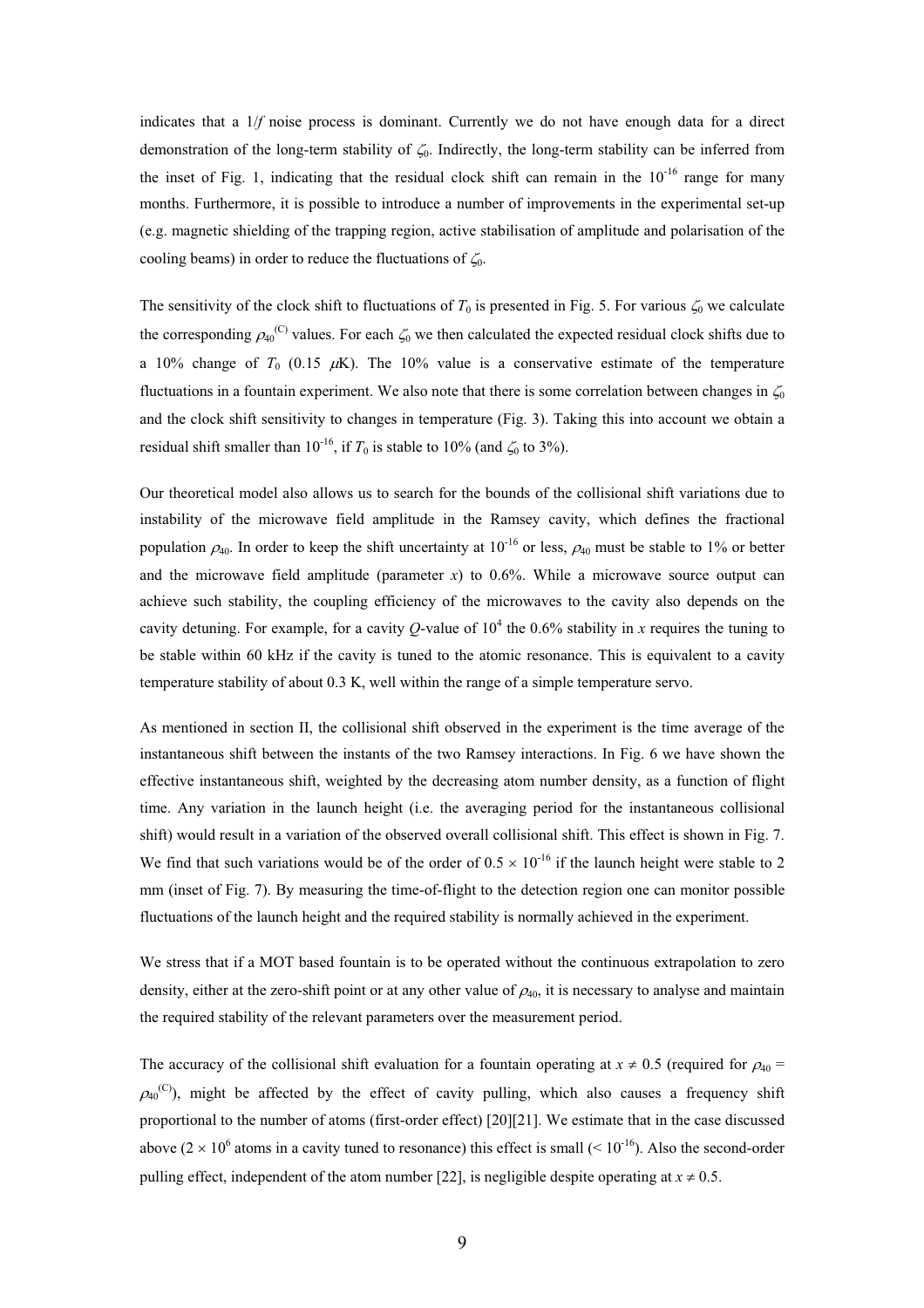Finally we point out that the ultimate limit of the collisional shift evaluation, in the non-extrapolating as well as in the extrapolating mode, will be related to collisions with atoms populating  $|F = 3, m_F \neq 0\rangle$ (e.g. due to optical pumping by the radiation pressure pulse after the state selection) [23]. Again, the effect is expected to be negligible for the number of atoms in the fountain considered in our example.

# **5. CONCLUSIONS**

We have shown that it should be possible to operate a MOT based fountain frequency standard without having to apply any corrections for cold collisions. When operating the standard at the zero collisional shift point the extrapolation to zero density would not be needed and the residual clock shift should not exceed parts in  $10^{16}$  (Tab. I). The related type-B uncertainty of the collisional shift would be dominated by the statistical resolution of the  $\rho_{40}^{(C)}$  determination (averaging time  $\tau_{\text{determin}}$ ) and the long-term stability of  $\zeta_0$ . The stability of  $T_0$  is less critical. Similarly, the stability of the microwave field amplitude seen by the atoms can be achieved at the required level, provided the Ramsey cavity is temperature stabilised. Such operation of the fountain standard may require some additional experimental effort but in return it offers a much improved effective short-term stability and about a ten-fold reduction in averaging time. In this way the performance of the relatively simple fountain PFS, based on a single stage MOT and a room temperature LO, comes closer to that which, to date, has been achieved only in standards using sophisticated multi-stage cold atom sources and cryogenically cooled oscillators. A possible differential measurement by alternating the operational density could also increase one's confidence in the continued stability of the zero-shift operation. Lastly, even if the required stability of the parameters were impossible to achieve in a particular realisation of a fountain standard, operation at  $\rho_{40}^{(C)}$  *with extrapolation* to zero density would still help to reduce the systematic uncertainty of the collisional shift, often approximately proportional to the shift itself [6].

Our analyses are based on the modelling of the dynamics of the atom cloud. We stress that the conditions for the collisional shift cancellation depend strongly on the initial cloud parameters and timing of the Ramsey interaction. Therefore the numerical estimates presented in this paper cannot be applied to other experimental realisations directly, although the general conclusions presented here remain valid. Furthermore, any experiments performed with fountain clocks that involve an altered cloud dynamics will need to be carefully evaluated to make sure that the concomitant change of the overall collisional shift does not impact the result of the experiment. For instance, experiments using a variable toss height [24] could be affected because the effective temperature and therefore the effective collisional cross-section depend on the flight time of the cloud. Similarly, if the fractional populations of the clock states are inadvertently altered, for example in a test operation at elevated microwave power, an apparent frequency shift may be observed [25]. We also point out that the use of a small atom cloud, which is essential for the collisional shift cancellation, may entail an increase of other systematic effects in fountain primary frequency standards (for example, frequency shifts due to cavity phase gradients [26][27] or an increased sensitivity to microwave leakage due to the stronger expansion of a smaller cloud [28]).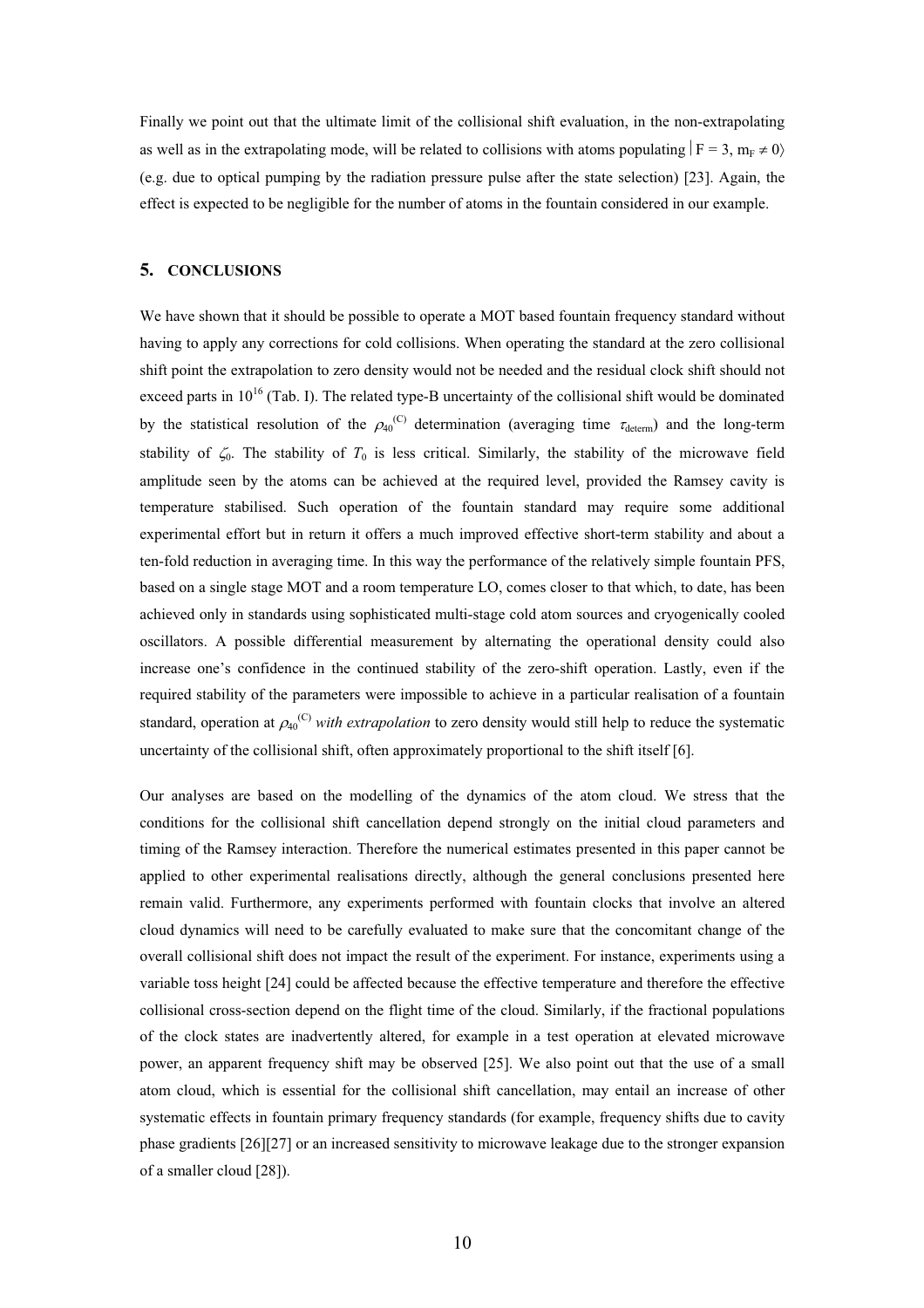## **ACKNOWLEDGEMENTS**

The authors would like to thank Stephen N. Lea for useful comments on the manuscript. The NPL authors acknowledge support from the Pathfinder Programme of the UK National Measurement System.

### **REFERENCES**

- [1] R. Wynands and S. Weyers, Metrologia **42**, S64 (2005).
- [2] P. Leo, P.S. Julienne, F.H. Mies and C.J. Williams, Phys. Rev. Lett. **86**, 3743 (2001).
- [3] F. Levi, D. Calonico, L. Lorini, A. Godone, Metrologia **43**, 545 (2006).
- [4] T. P. Heavner, S.R. Jefferts, E.A. Donley, J.H. Shirley and T.E. Parker, Metrologia **42**, 411 (2005).
- [5] K. Gibble and S. Chu, Phys. Rev. Lett. **70**, 1771 (1993).
- [6] S. Weyers, A. Bauch, R. Schroeder, C. Tamm, *Proc. 6th Symp. on Frequency Standards and Metrology* Ed. P. Gill (Singapore: World Scientific, 2002) p. 64.
- [7] F. Pereira Dos Santos, H. Marion, S. Bize, Y. Sortais, A. Clairon and C. Salomon, Phys. Rev. Lett. **89**, 233004 (2002).
- [8] K. Gibble and B. J. Verhaar, Phys. Rev. A **52**, 3370 (1995).
- [9] K. Szymaniec, W. Chalupczak, E. Tiesinga, C.J. Williams, S. Weyers, R. Wynands, Phys. Rev. Lett. **98**, 153002 (2007).
- [10] C. Chin, V. Vuletic, A.J. Kerman, S. Chu, E. Tiesinga, P.J. Leo, C.J. Williams, Phys. Rev. A **70**, 032701 (2004).
- [11] W. Chalupczak and K. Szymaniec, J. Phys. B **40**, 343 (2007).
- [12] K. Gibble, S. Chang, and R. Legere, Phys. Rev. Lett. **75**, 2666 (1995).
- [13] V. Venturi, E. Tiesinga and C. J. Williams, (unpublished).
- [14] G. Santarelli, P. Laurent, P. Lemonde, A. Clairon, A.G. Mann, S. Chang, A.N. Luiten and C. Salomon, Phys. Rev. Lett. **82**, 4619 (1999).
- [15] K. Gibble, (private communication).
- [16] C. G. Townsend, N.H. Edwards, C.J. Cooper, K.P.Zetie, C.J. Foot, A.M. Steane, P. Szriftgiser, H. Perrin and J. Dalibard, Phys. Rev. A **52**, 1423 (1995).
- [17] G. Santarelli, C. Audoin, A. Makdissi, P. Laurent, G.J. Dick and A. Clairon, IEEE Trans. Ultrason. Ferroelectr. Freq. Control, **45**, 887 (1998).
- [18] P. Laurent, M. Abgrall, C. Jentsch, P. Lemonde, G. Santarelli, A. Clairon, I. Maksimovic, S. Bize, C. Salomon, D. Blonde, J.F. Vega, O. Grosjean, F. Picard, M. Saccoccio, M. Chaubet, N. Ladiette, L. Guillet, I. Zenone, C. Delaroche, C. Sirmain, Appl. Phys. B **84**, 683 (2004).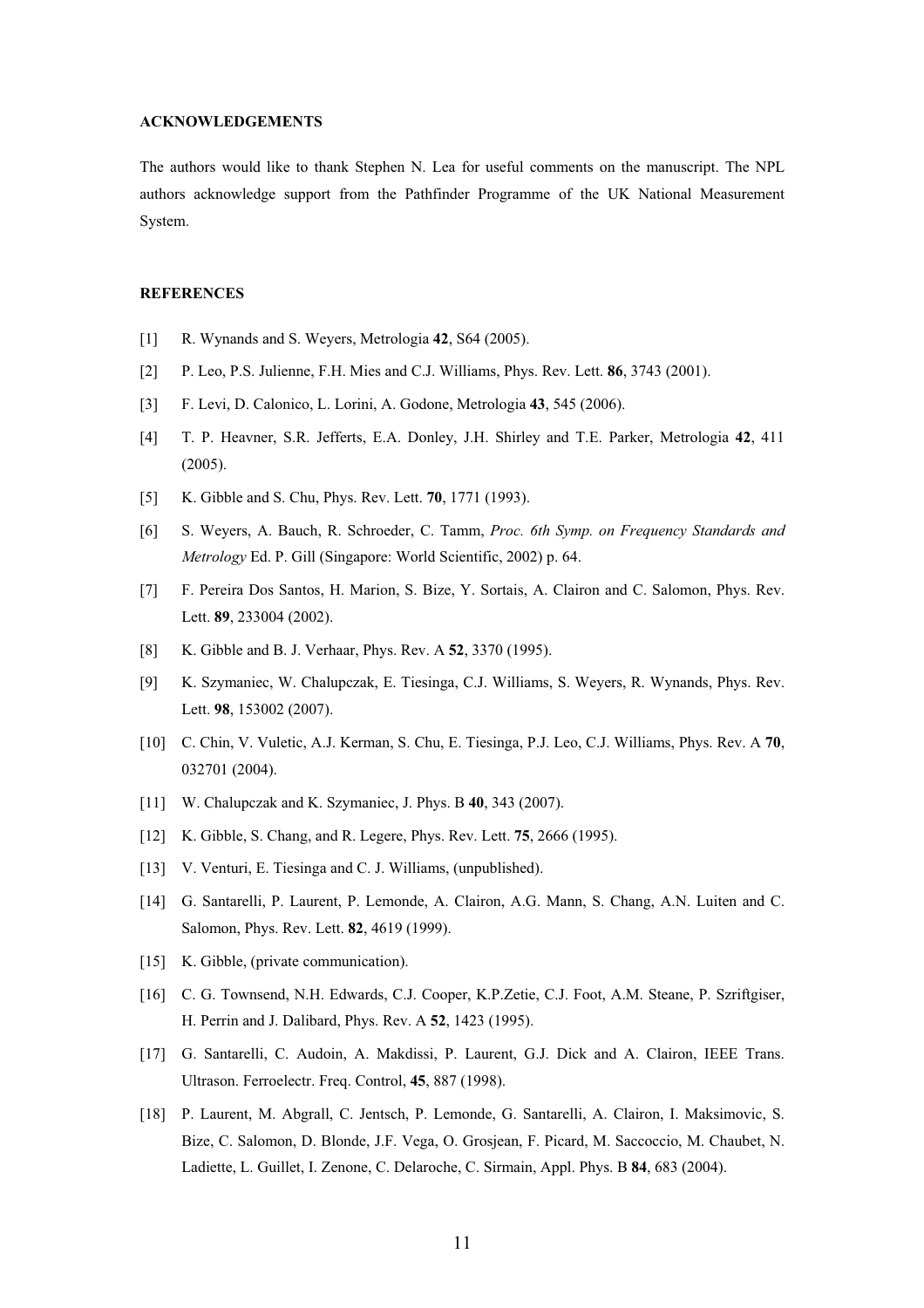- [19] K. Szymaniec, W. Chalupczak, P.B. Whibberley, S.N. Lea, D. Henderson, Metrologia 42, 49 (2005).
- [20] C. Fertig, K. Gibble, Phys. Rev. Lett. **85**, 1622 (2000).
- [21] S. Bize, Y. Sortais, C. Mandache, A. Clairon, C. Salomon, IEEE Trans. Instrum. Meas. **50**, 503 (2001).
- [22] J. Vanier and C. Audoin, *The Quantum Physics of Atomic Frequency Standards* (Adam Hilger, Bristol and Philadelphia, 1989), p. 830.
- [23] H. Marion, S. Bize, L. Cacciapuoti, D. Chambon, F. Pereira dos Santos, G. Santarelli, P. Wolf, and A. Clairon, *Proc*. *18th European Frequency and Time Forum,* (2004).
- [24] F. Levi, A. Godone, L. Lorini, IEEE Trans. Ultrason. Ferroelectr. Freq. Control **48**, 847 (2001).
- [25] K. Szymaniec, W. Chalupczak, S. Weyers, R. Wynands, IEEE Trans. Ultrason. Ferroelectr. Freq. Control **54**, 1721 (2007).
- [26] R. Li, K. Gibble, Metrologia 41, 376 (2004).
- [27] S. R. Jefferts, J.H. Shirley, N. Ashby, E.A. Burt and G.J. Dick, IEEE Trans. Ultrason. Ferroelectr. Freq. Control **52**, 2314 (2005).
- [28] S. Weyers, R. Schroeder, R. Wynands, *Proc*. 20*th European Frequency and Time Forum,* p. 173 (2006).

## **FIGURE CAPTIONS**

Fig. 1. Illustration of the collisional shift variation and the cancellation point as a function of the fraction  $\rho_{40}$  of atoms in  $|4,0\rangle$  after the first Ramsey interaction. Two sets of data taken with NPL-CsF1 are shown. The second measurement (grey symbols) was performed 6 months after the first one (black symbols). The steeper slope of the fit to the data indicated by grey symbols results from a higher atomic density.

Inset: enlargement of the zero-crossing point. The cancellation point is  $\rho_{40}^{(C)} = 0.394$  and 0.396 for the two measurement campaigns, respectively. The residual collisional shift at  $\rho_{40}^{(C)}$ is stable to much better than  $10^{-5}$  Hz (1 part in  $10^{15}$ ) as inferred from the fitted lines.  $\rho_{\scriptscriptstyle 40}^{\scriptscriptstyle (C)}$  $\rho_{\scriptscriptstyle 40}^{\scriptscriptstyle (C}$ 

- Fig. 2. Procedure for the determination of the zero-shift point  $\rho_{40}^{(C)}$ . The error bars for the point at  $\rho_{40}^{(1)}$  are equal to  $u_{s_1}$  and for the point at  $\rho_{40}^{(2)}$  are equal to  $\sqrt{u_{s_1}^2 + u_{\Delta s}^2}$ .  $\rho_{\scriptscriptstyle 40}^{\scriptscriptstyle (C}$
- Fig. 3. Collisional clock shift for a fixed fractional population  $\rho_{40} = 0.4$  as a function of the initial cloud size  $\zeta_0$  and three values of *T*<sub>0</sub> (1.0, 1.5, 2.0  $\mu$ K); number of atoms at launch 2 ×10<sup>7</sup> (2 × 10<sup>6</sup> selected in  $m_F = 0$ ). The dependence of the shift on  $\zeta_0$  is stronger for lower temperatures.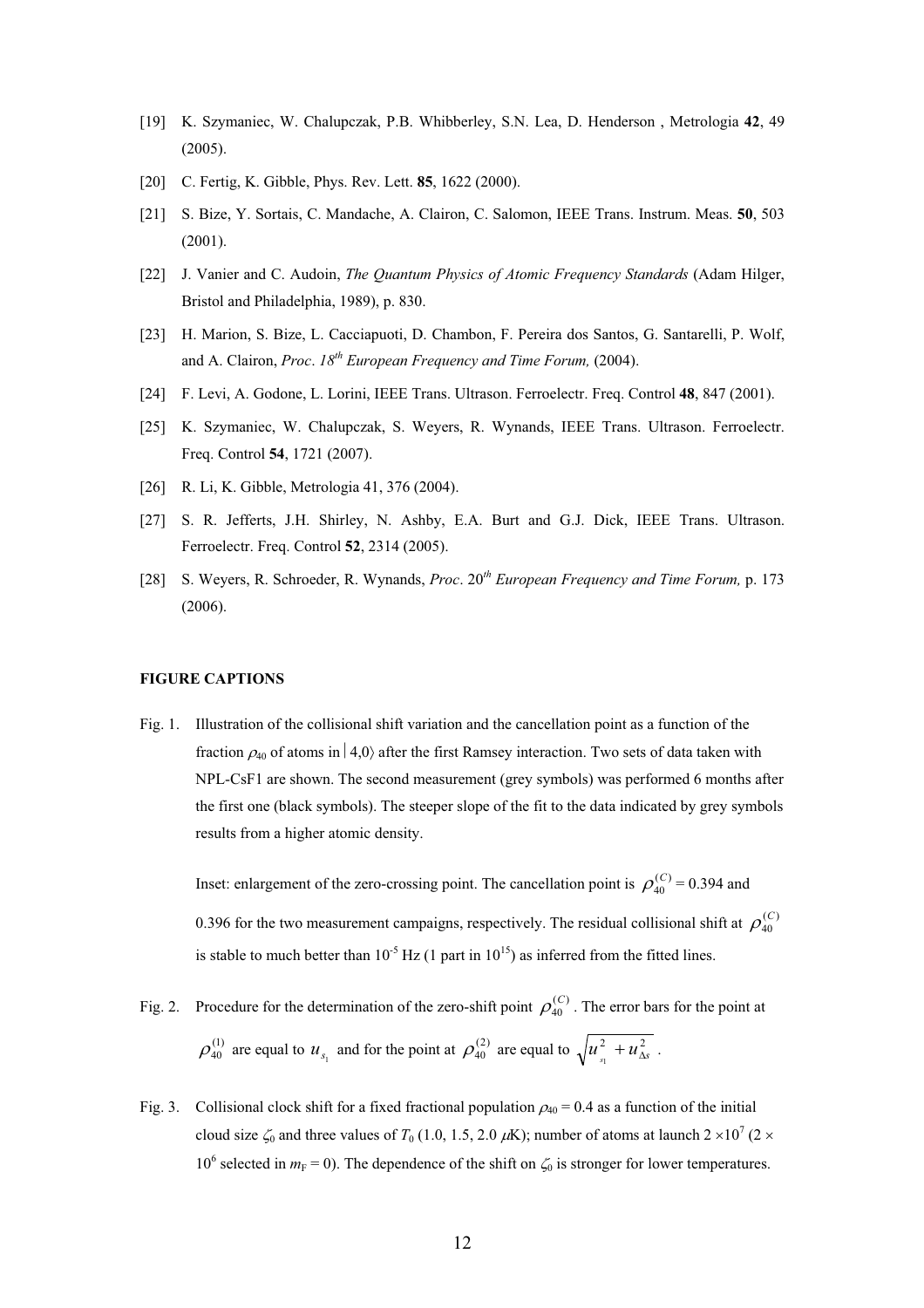For the chosen range of  $T_0$  one observes that at  $\zeta_0 \approx 0.57$  the shift is almost independent of the launch temperature.

- Fig. 4. Allan deviation of the cloud size measured during the molasses phase before the launch in NPL-CsF2. The deviation levels off at about 1% value, suggesting that the noise process is predominantly of 1/*f* type.
- Fig. 5. Residual collisional clock shift in the vicinity of the zero-shift point for a 10% variation in *T*0. In the first step, as a function of  $\zeta_0$  the respective values of  $\rho_{40}^{(C)}$  are calculated for  $T_0 = 1.5 \mu K$ (grey line, right vertical axis). In the second step, the residual shift (black line, left vertical axis) is calculated for each  $\zeta_0$  for these values of  $\rho_{40}^{(C)}$ , but for a slightly changed temperature of  $T_0 = 1.35 \mu K$ .  $\rho_{\scriptscriptstyle 40}^{\scriptscriptstyle (C}$
- Fig. 6. Instantaneous collisional shift calculated according to formula (1);  $\rho_{40} = 0.4$ . The time of the Ramsey interaction for a launch height of 31 cm (above the cavity centre) is indicated.
- Fig. 7. Predicted collisional frequency shift as a function of launch height. The microwave cavity position is 54 cm above the MOT; other parameters are:  $\zeta_0 = 0.55$  mm,  $T_0 = 1.5 \mu K$ ,  $\rho_{40} = 0.4$ , and the number of  $m_F = 0$  selected atoms  $2 \times 10^6$ .

Inset: variations of the shift in the vicinity of the nominal launch height for the NPL-CsF1 fountain (31 cm).

Tab. I. Summary of the stability requirements for the key fountain parameters and their effect on the residual collisional shift at  $\rho_{40}^{(C)}$ .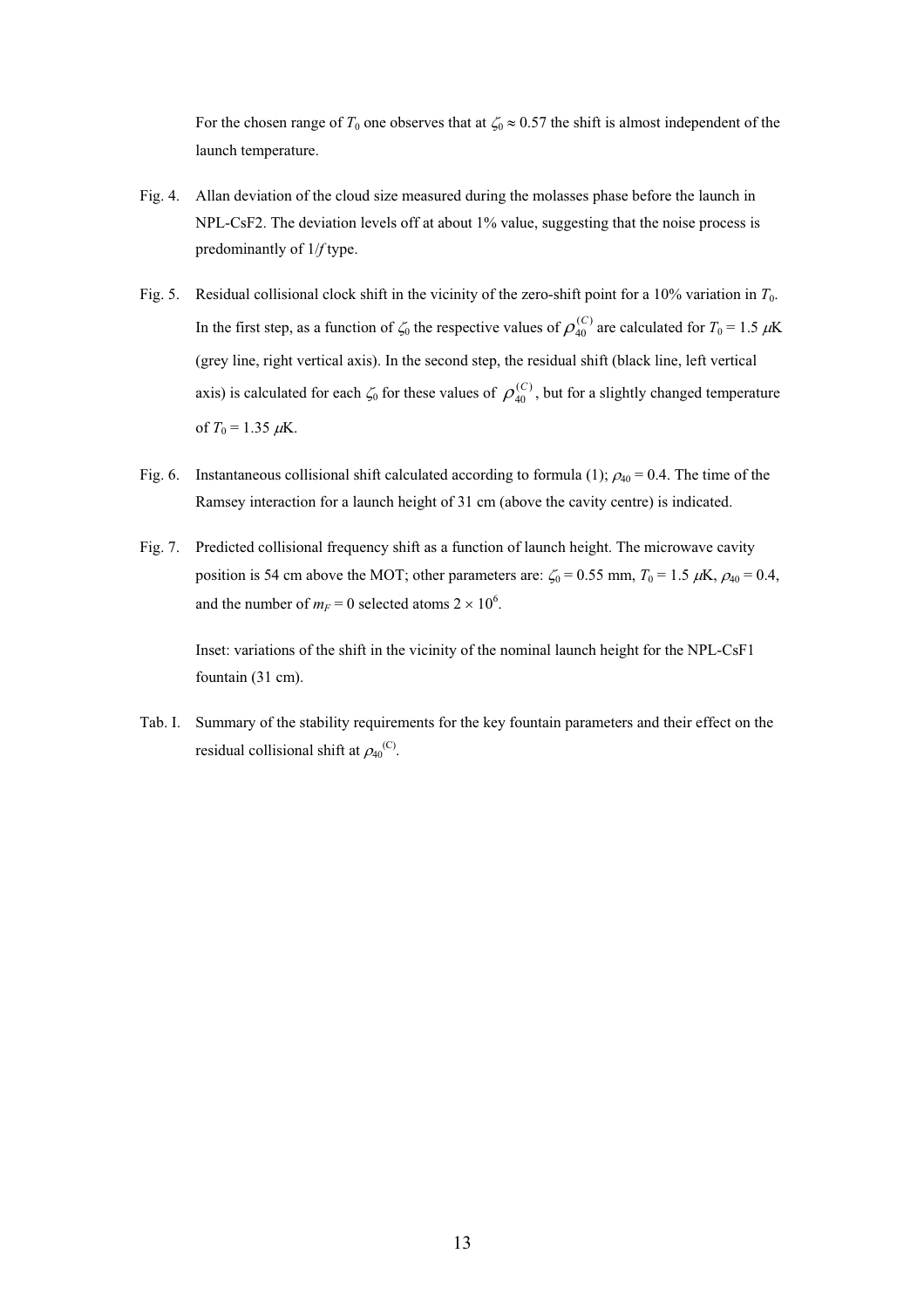

Fig. 1.



Fig. 2.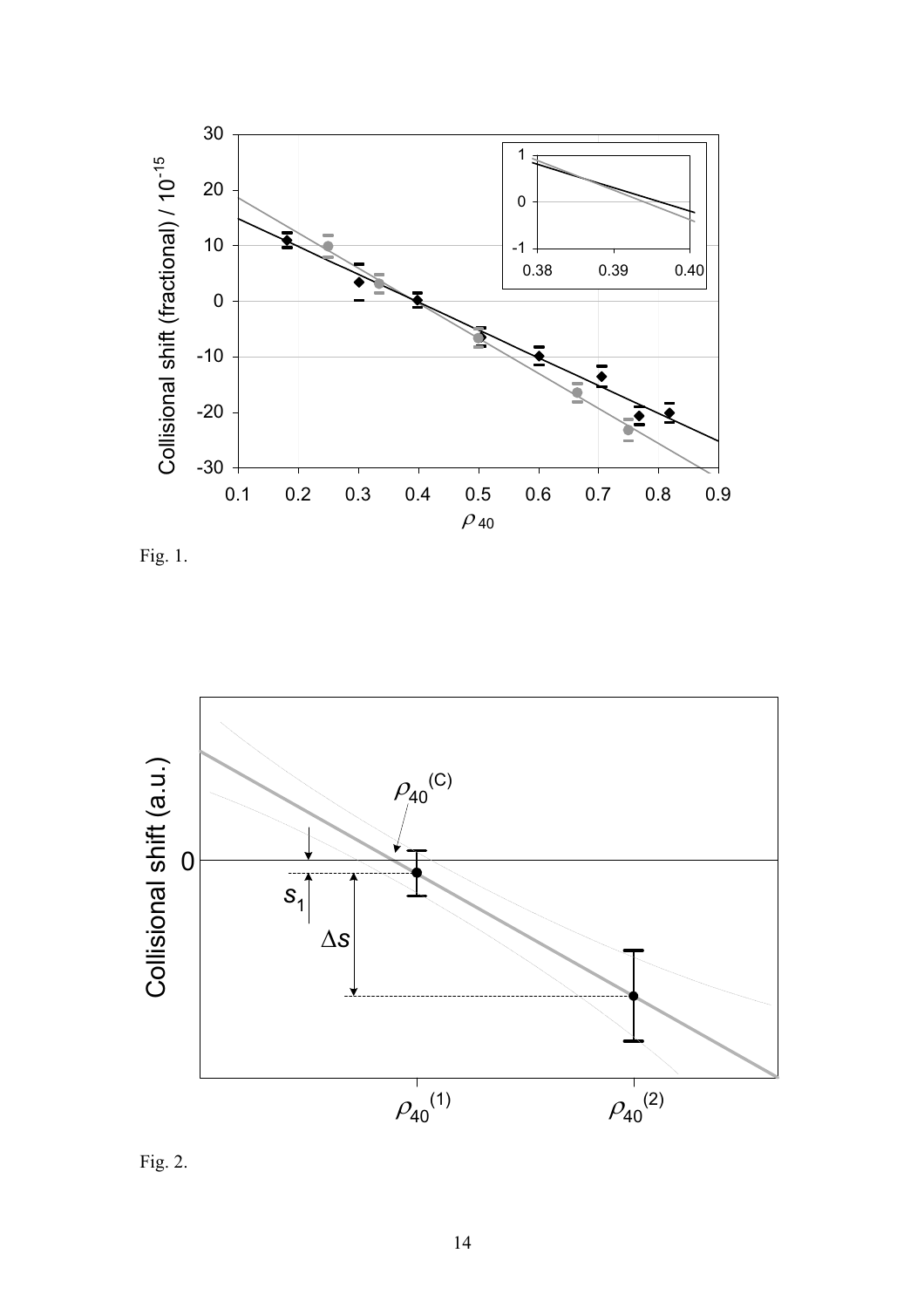





Fig. 4.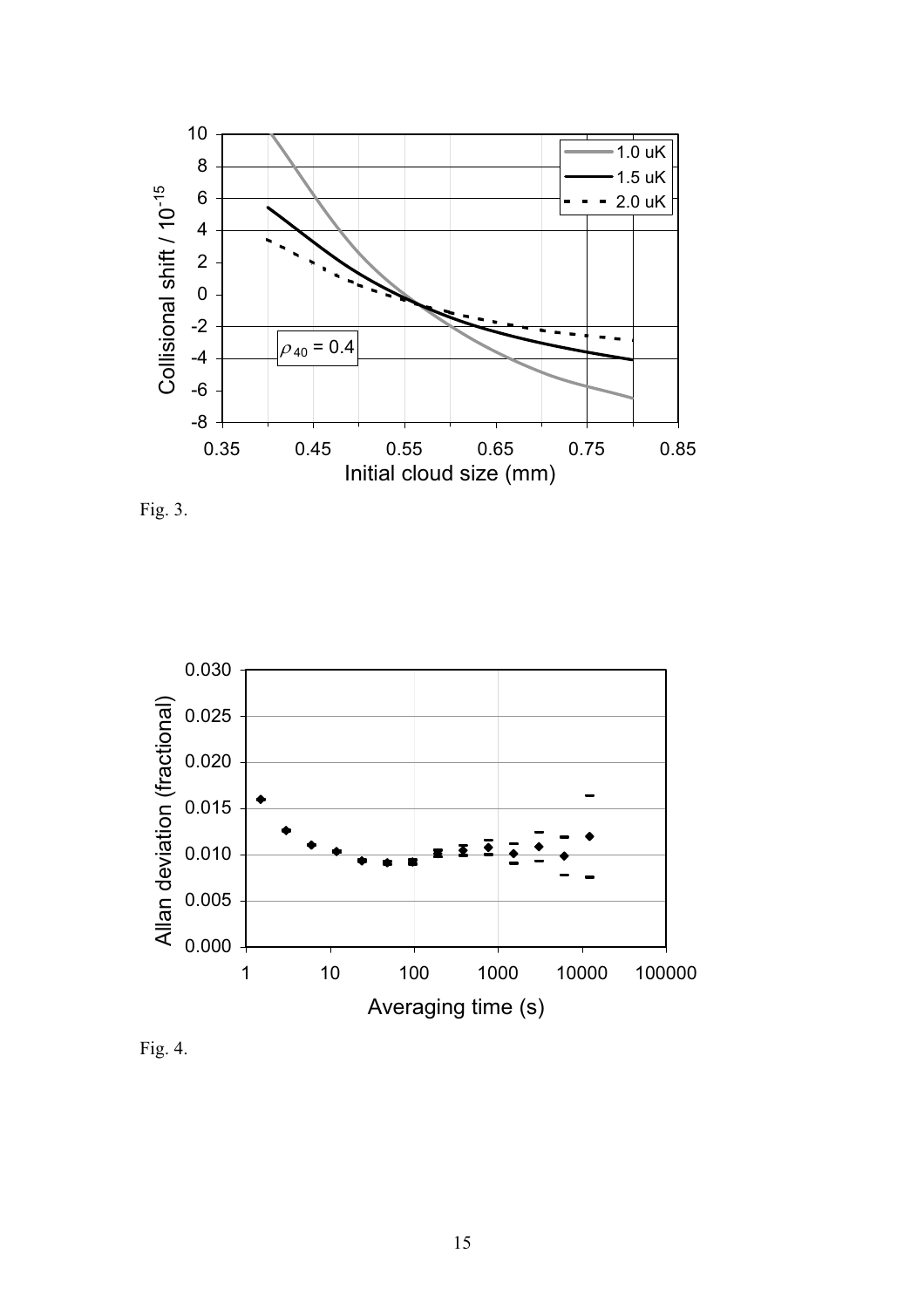

Fig. 5.



Fig. 6.